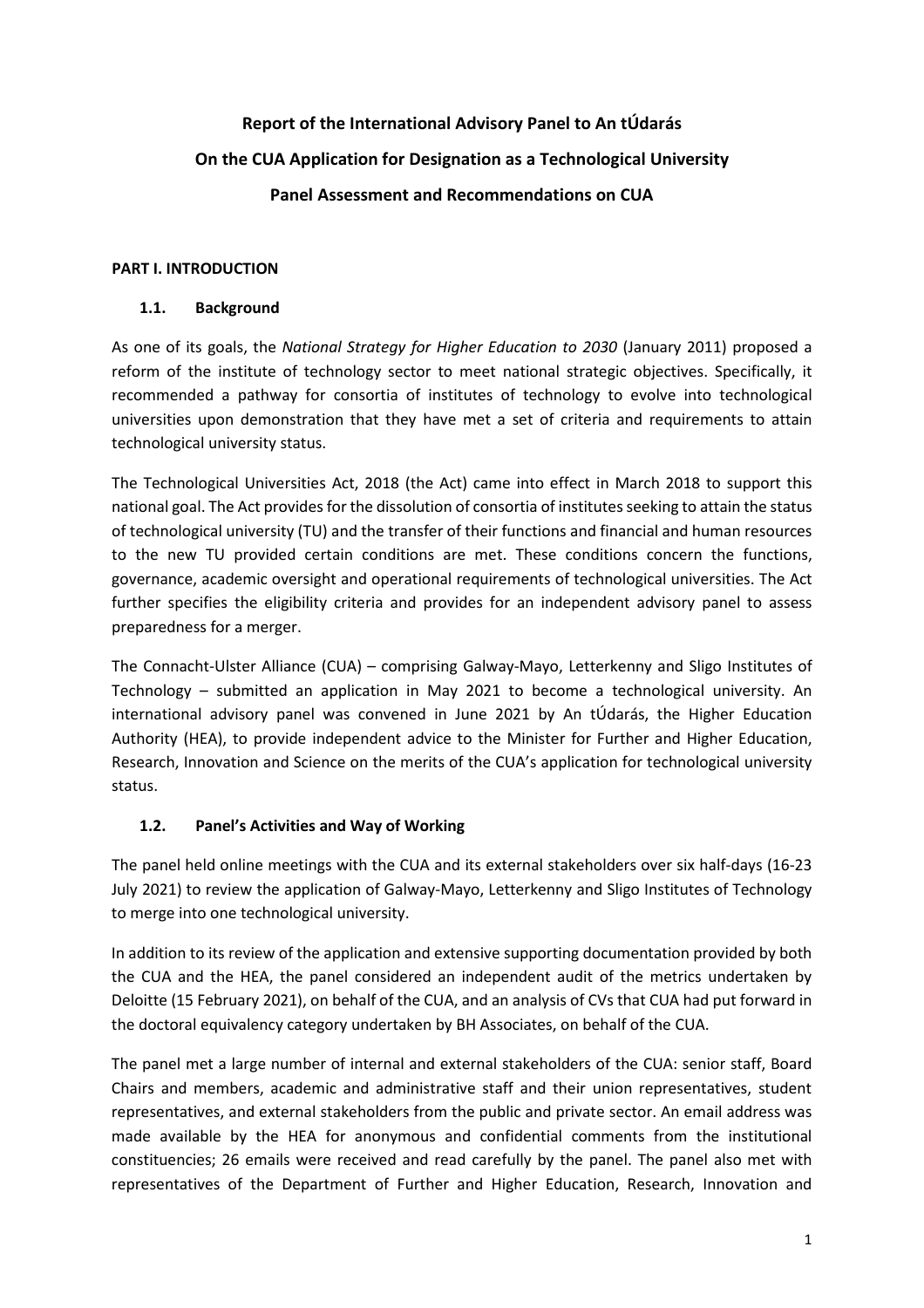Science, the HEA, Quality Qualifications Ireland (QQI), and the Technological Higher Education Association (THEA) for a broad ranging discussion on the national and regional context and the current state of the higher education policy developments in Ireland. The panel discussed with a Deloitte representative the methodology and the outcome of its study. An additional discussion with the HEA was requested to focus on the equivalency analysis provided by BH Associates.

In total, the meeting schedule provided for over 20 different discussions. In addition, the team met privately to debrief each session and prepare the next ones and during the report writing stage.

In examining the documentation and in the course of the virtual site visits, the panel assessed three aspects:

- the CUA's performance metrics benchmarked against the eligibility criteria as set out in Sections 28, 29 and 34 of the Act;
- the consortium's capacity and plan to reach the metrics required ten years after designation as a technological university; and
- the overall level of preparedness of the consortium institutions to transition to technological university status, including the comprehensiveness of the planning framework.

The virtual visits allowed the panel to verify the information received, request and analyse additional information, clarify aspects of the data provided, and obtain a range of perspectives on the issues.

Part 2 of the report presents the panel's assessment of whether the CUA meets the performance metrics and the eligibility criteria of the Act. Part 3 presents recommendations to the Minister for Further and Higher Education, Research, Innovation and Science and to the CUA.

# **PART 2. SECTIONS 28, 29 AND 34 OF THE TECHNOLOGICAL UNIVERSITIES ACT, 2018**

Part 2 discusses Sections 28, 29 and 34 of the Act. It presents a relatively detailed discussion on the criteria ('stretched metrics') that will constitute a continuing focus for the future TU. Those that have already been met or do not require any further consideration by the CUA receive a comparatively cursory assessment. Two types of judgment conclude each section:

- with respect to the current situation, whether compliance has been met; and
- with respect to the future trajectory, whether based on the available evidence, the panel has reasonable confidence that the future technological university will meet the legal requirements and criteria within the next ten years.

## **2.1. Section 28**

Section 28 of the Act sets out threshold levels for student and staff profiles, research student growth potential, potential to increase doctoral holders amongst the staff, the current scope of research and its future potential, academic breadth, quality compliance, internationalisation, and the innovation capacity commensurate with technological university status.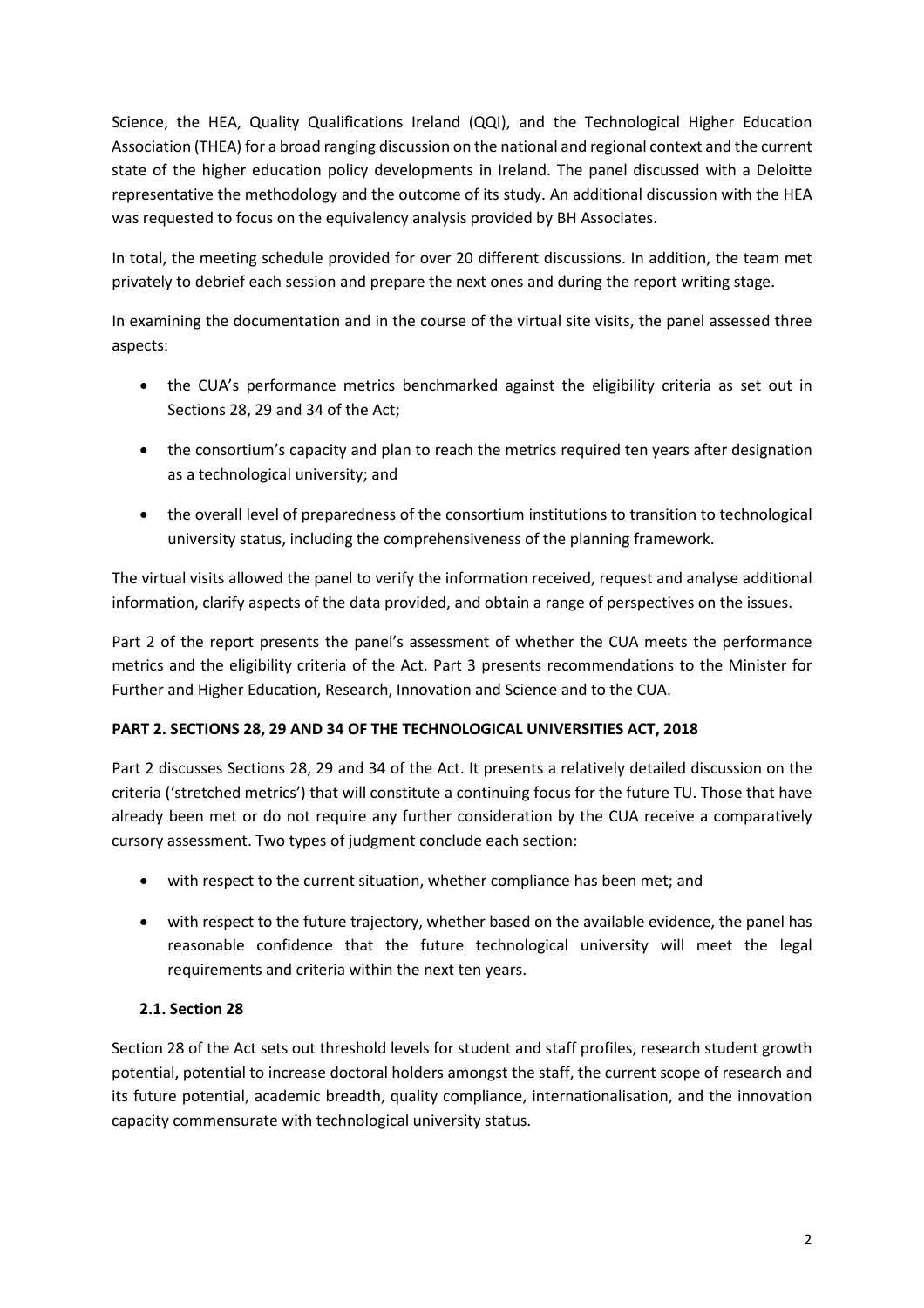## *Current Student Profiles (Section 28 1(a)(b))*

With respect to the current student profiles, Deloitte did not identify any major issues of concern under this heading, apart from identifying the Master programme in Applied Sports and Exercise Nutrition, a 90-ECTS programme, of which 30 ECTS are allocated to the research project and an additional 30 ECTS devoted to research methodology and practice-based research. Although this brought the total of research related ECTS to 60, only 30 were devoted to the thesis. The panel considered the characteristics of this Master to be in line with current international developments in practice-based disciplines.

*The panel is satisfied that the CUA meets this criterion.* 

## *Reaching the Student Metrics Within Ten Years (Section 28 1 (b))*

The Act requires applicants to demonstrate that they have a plan to increase the number of research degree students from 4 to 7 per cent within ten years. The CUA is confident to reach the target within four rather than seven years, based on national demographic projections, their recent enrolment growth trajectory at the Master level and their strengthened Master offer (both current and planned). The CUA has the supervisory capacity to accompany this change, provided the teaching workloads are redeployed. Further additional favourable factors include the following:

- The positive experience conveyed by the postgraduate research students that the panel met, including regarding their supervision and the international networking opportunities provided.
- The transformation into a TU should increase the visibility and attractiveness of the regional higher education offer.
- Further enrolment growth will be supported by enhanced research capacity thanks to a national commitment to support the TUs and the availability of several national and European funding streams (e.g., TUTF, EU Recovery Fund, EU Regional Development, SFI Frontiers for Partnership Awards programme, Irish Research Council). This gives confidence to the panel that the projected rate of conversation from Master to doctoral level is realistic.
- The innovation strategy of many companies in the region, which the CUA is committed to support, implies a growing need for high-level skills.

*The panel is satisfied with the information provided on this criterion and is reasonably confident that the required metrics will be reached.* 

## *Current Staff Profiles (Section 28 1(c) - (f))*

With respect to current staff profiles, Deloitte did not identify any major issues of concern under this heading. The CUA put forward 50 CVs in the doctoral equivalency category, which called for further expert analysis. This was undertaken by BH Associates, on the basis of the Act, the *HEA Guidance Note for Applicants*, the Deloitte report, the CUA doctoral equivalency framework, the CUA template application for level 10 equivalency and the CUA database of Level 10 equivalency applications. BH Associates concluded "that the CUA consortium has developed an appropriate Level 10 Equivalency Framework, and that they have applied the methodology appropriately to identify staff holding a doctoral equivalent degree." Two separate discussions held with QQI and the HEA confirmed that this conclusion was in compliance with the Act.

*The panel is satisfied that the CUA meets this criterion.*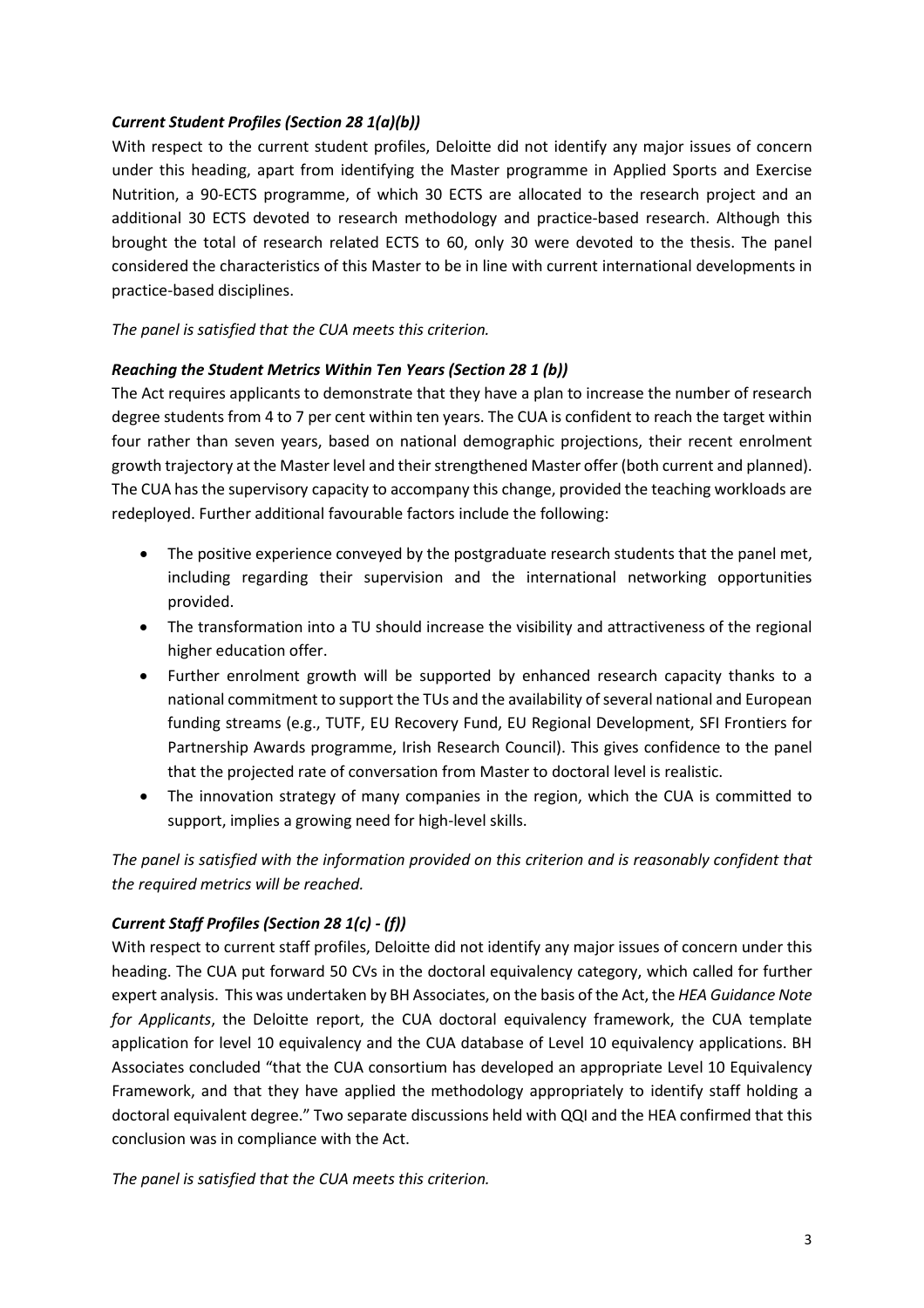## *Reaching the Staff Metrics Within Ten Years (Section 28 1(c) - (f))*

There is a plan in place to increase the number of doctorate level qualified staff from 45 to 65 per cent, (or 55 per cent with 10 per cent equivalent) within 10 years as required by the Act. Achieving the set target, however, is dependent on more than a good plan for staff development. There is agreement amongst all the interlocuters interviewed by the panel that all the TUs will have trouble meeting this requirement if the staff contract is not changed. The current OECD review gives hope that this issue will be resolved soon. Moreover, the prospects for increased research funding flowing to the TUs should strengthen their research culture and capacity.

*The panel is satisfied with the information provided on this criterion and is reasonably confident that the required metrics will be reached*.

## *Research Capacity (Section 28 1(g) - (j))*

The CUA demonstrated that it meets the research capacity eligibility criteria:

- The Act requires that a consortium applying for TU status provides research-based awards and research and innovation activities "in not less than 3 fields of education". The CUA exceeds this requirement (7 fields of education rather than 3). Their external stakeholders are unanimous in praising the positive impact on the region of the research and innovation activities of CUA.
- All doctoral programmes on offer comply with the HEA and the QQI regulations.

Beyond these formal requirements, the CUA has taken steps to promote research across the three institutes, for instance via networking opportunities and CUA bursaries, with joint supervision across institutions. They have created a staff researcher grade. They are aware of the need to strengthen their research strategy, including its European and international dimensions, and to re-examine the current research structures after designation.

*The panel is satisfied that the CUA meets these criteria.* 

## *Capacity to Function as a TU (Section 28 1(k) – (l))*

Section 28 1(k) – (l) of the Act requires the CUA to demonstrate its capacity to effectively perform the functions of a technological university in relation to five aspects as discussed below.

## *Governance (Section 28 1 (k)(i)*

The Act requires that the applicants demonstrate that "they have integrated, coherent and effective governance structures in place concerning academic, administrative and management matters." Prior to designation, however, and for obvious legal reasons, it is impossible for CUA to currently meet the criteria for integration. The panel, therefore, examined governance (a) up to designation and (b) thereafter.

a) Governance up to designation: The panel received clear evidence of an inclusive and respectful dialogue with all stakeholders, internal and external, in working together as CUA and through many aspects of the future merger. Coupled with the lengthy process of preparation of this proposal, this has resulted in a widely shared and positive sense of the prospects for the new TU. There are already established (or in the pipeline) organisational arrangements and, in many areas, practices for working across the three,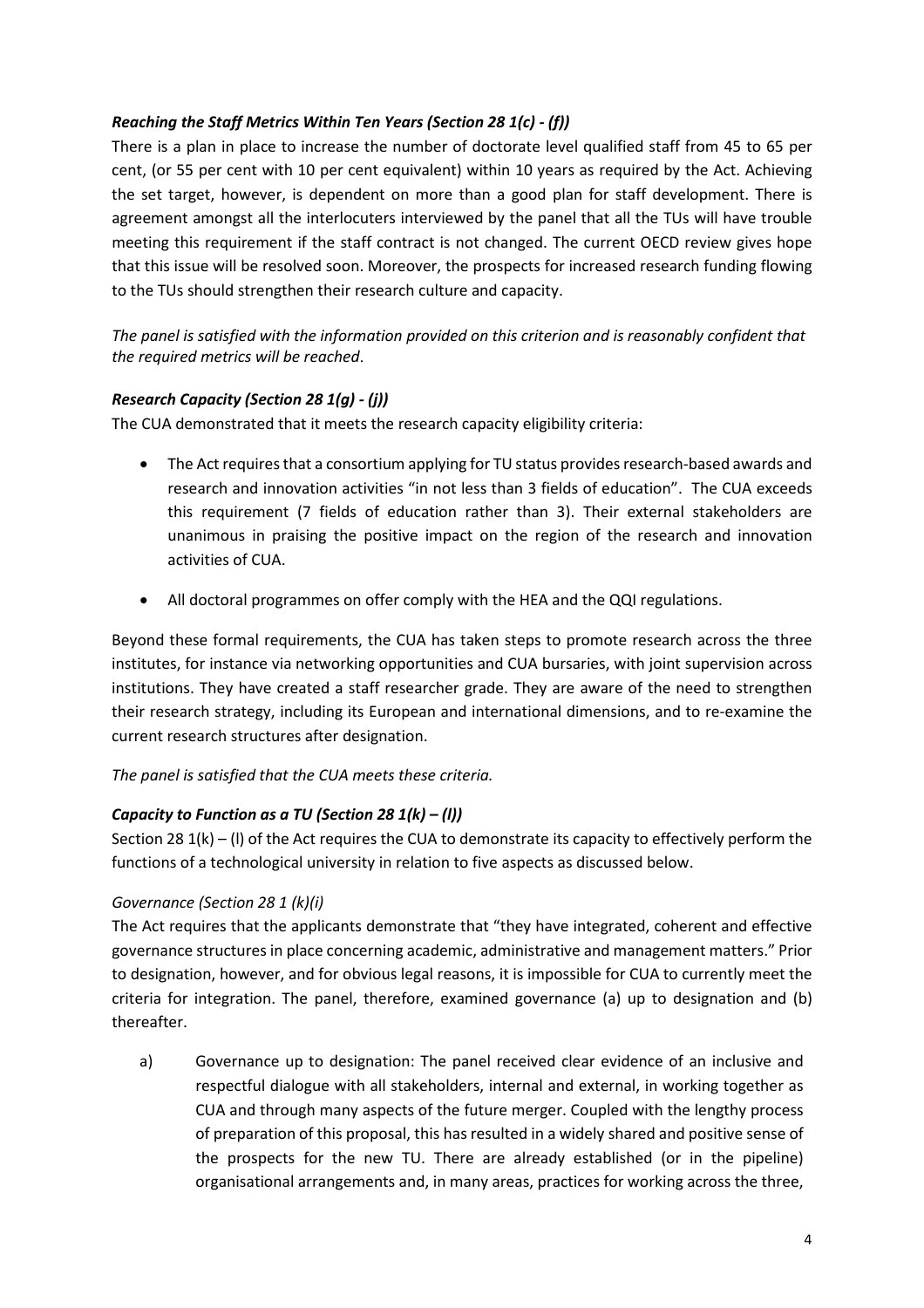including across the three student unions. Covid experience has further confirmed the scope for working effectively with partners at a distance. Furthermore, CUA has already agreed to establish a committee tasked for conducting an international search for the first president of the new TU.

- b) Regarding the design of the future governance and organisation, the panel appreciated:
	- The description of the responsibilities of the future TU's Executive Board and its Governing Board and the plan to appoint governors against a competence matrix.
	- The choice to create four faculties, with their own budget, responsible for all academic functions (teaching, research, international, etc.), and for developing and implementing a faculty strategy in line with the institutional strategy.
	- The awareness of the need to define precisely the division of responsibilities (particularly budgetary) between the new TU and its component structures.
	- The development of a risk register for both the amalgamation process and the future TU.

However, while the panel is convinced that the local campuses will remain important for certain aspects of local delivery and for gathering local intelligence about stakeholder requirements, it is not fully persuaded of the purpose of the proposed college structure. The panel recognises that the present organisational model is a transitional proposal, subject to change as the new TU evolves, but it considers that greater effort needs to be made to explain the precise functions of the new colleges, and how they differ from the existing IoTs. Otherwise, there is a risk that they could appear to be simply a continuation of the existing IoTs, which the panel does not believe is the intention.

# *Engagement (Section 28 1(k)(ii)(iv)(l)*

The panel received abundant evidence that strong links already exist with business, enterprise, the professions, the community, local interests and other stakeholders in the region. It is evident that these partners are already deeply engaged with, and enthusiastic about, the CUA. They look forward to the new TU as a major driver of, and magnet for, investment, retention of local talent via opportunities at all Levels from 6-10, and support to all sorts of actors through collaborative research, research-based intelligence gathering, and new (including international) contacts.

The panel heard many examples of existing relationships, involving co-delivery of teaching, co-funding of, and collaboration in, research and innovation, operating at all levels in the organisations (individual and corporate contacts, depending on circumstances), and with a sense of very easy (and much appreciated) access to the CUA partners.

# *Quality Assurance (Section 28 1(k)(iii))*

The panel received assurance from the external bodies and the CUA that all three IoTs currently operate within the QQI and THEA frameworks, with very little divergence across them. The meetings provided evidence of a collaborative working process across the institutions to achieve agreed quality assurance processes for the new TU and to maintain their strength in enhancing teaching and learning provision. A framework for Marks and Standard across the new TU, developed by a working group, was adopted. The consortium has agreed a new QA framework for the future TU, developed a more structured approach to regulating the doctorate in the past two years and is prepared to become an awarding body.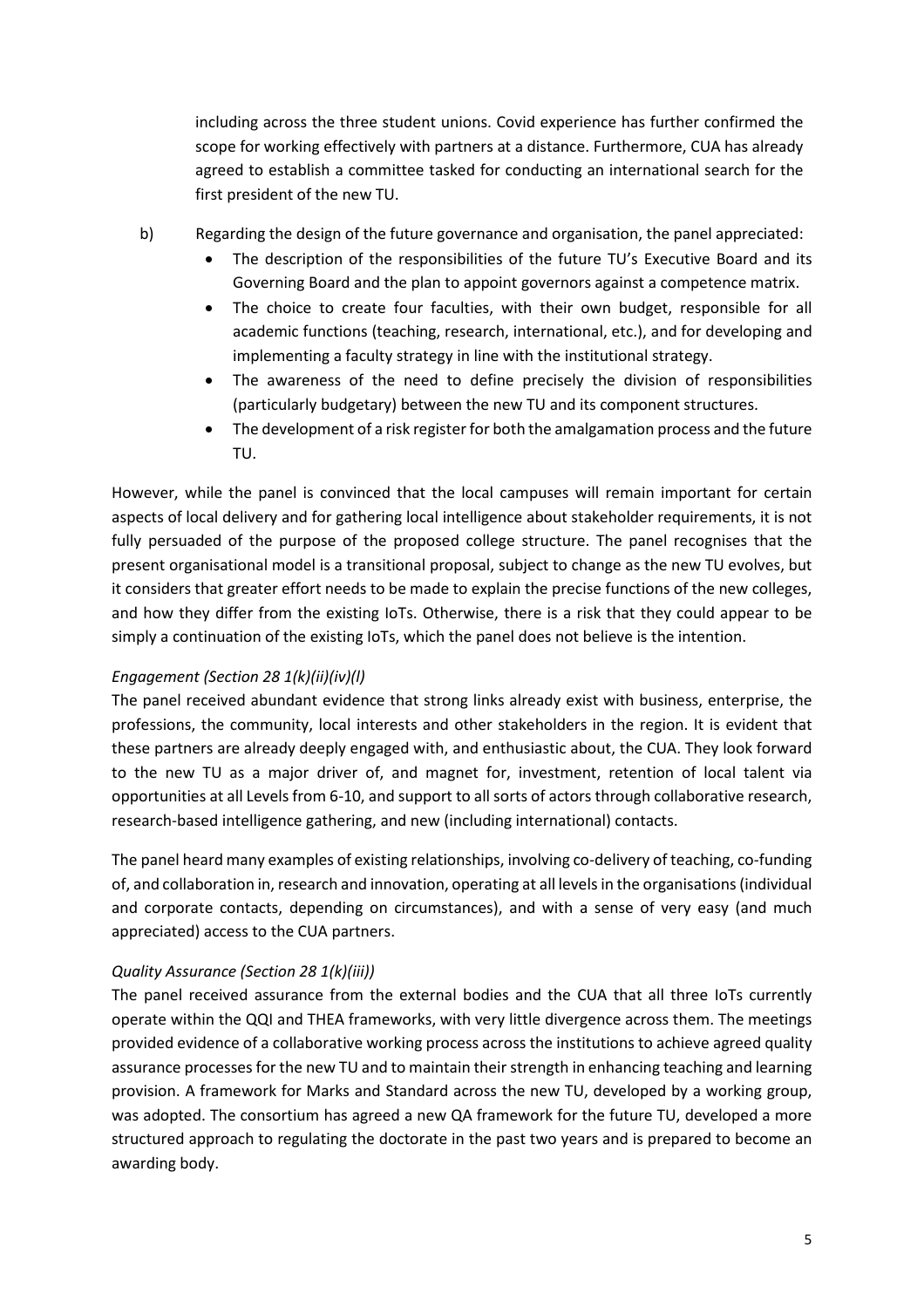## *Responding to local and regional needs through programme development*

One of the CUA's mains strengths has been in its response to local and regional needs through programme development. The panel received multiple confirmations that this engagement will continue. Examples of good practice include:

- The apprenticeships schemes and work-integrated learning; the virtual placements that offer students work experience and support employers in filling skills gaps.
- 'iNote', a key project on digitally enhanced learning, will ensure that the new TU will accommodate flexible learners from the diverse communities in the region.
- IT Sligo's considerable experience in online teaching and delivery will be shared across the new TU, indeed nationally, since IT Sligo is involved in the development of the national QA framework for blended learning.
- There is a very clear set of lifelong learning (LLL) and continuing professional development (CPD) activities; the three IoTs have built up good connections regionally – this could be considered an area of strength
- There are good links currently to local colleges to encourage and support learners from the region and provide good access to education. The student numbers suggest they are delivering to the National Plan to access to higher education 2015-2021 (currently under review): mature students 36% (target 16%); students with disabilities 25% (target 8%). The three IoTs have reached out to the disadvantaged groups. There appears to be a good model in linking with FE colleges – they are creative in engaging with these groups in the region.

# *Internationalisation (Section 28 1(k)(v)*

The Act requires the TU to provide opportunities for staff and students to teach, research and learn internationally. The panel has received assurance that the current European and international activities of CUA will continue to grow and there is evidence of a shared sense that strengthening both would be a vector of quality and a constitutive dimension of a good research and learning environment. The potential of leveraging the CUA online experience to promote internationalisation and articulating regional and international engagements should be an integral part of the future strategy. A consultant will be hired to develop an international strategy (to be delivered by October 2021) based on identified principles that the CUA has adopted and the post of Vice President International will be created after designation.

*The panel is satisfied with the information provided on this criterion and is reasonably confident that the TU will meet the expectations set down in Section 28 1(k) – (l)).* 

# **2.2. Section 29 (1)**

Section 29 (1) of the Act specifies that two or more institutions may jointly apply to the Minister for an order to be designated as a new technological university. The Connaught-Ulster Alliance is a consortium of three institutes planning to merge to form a new technological university.

*The panel finds that the CUA meets this criterion.*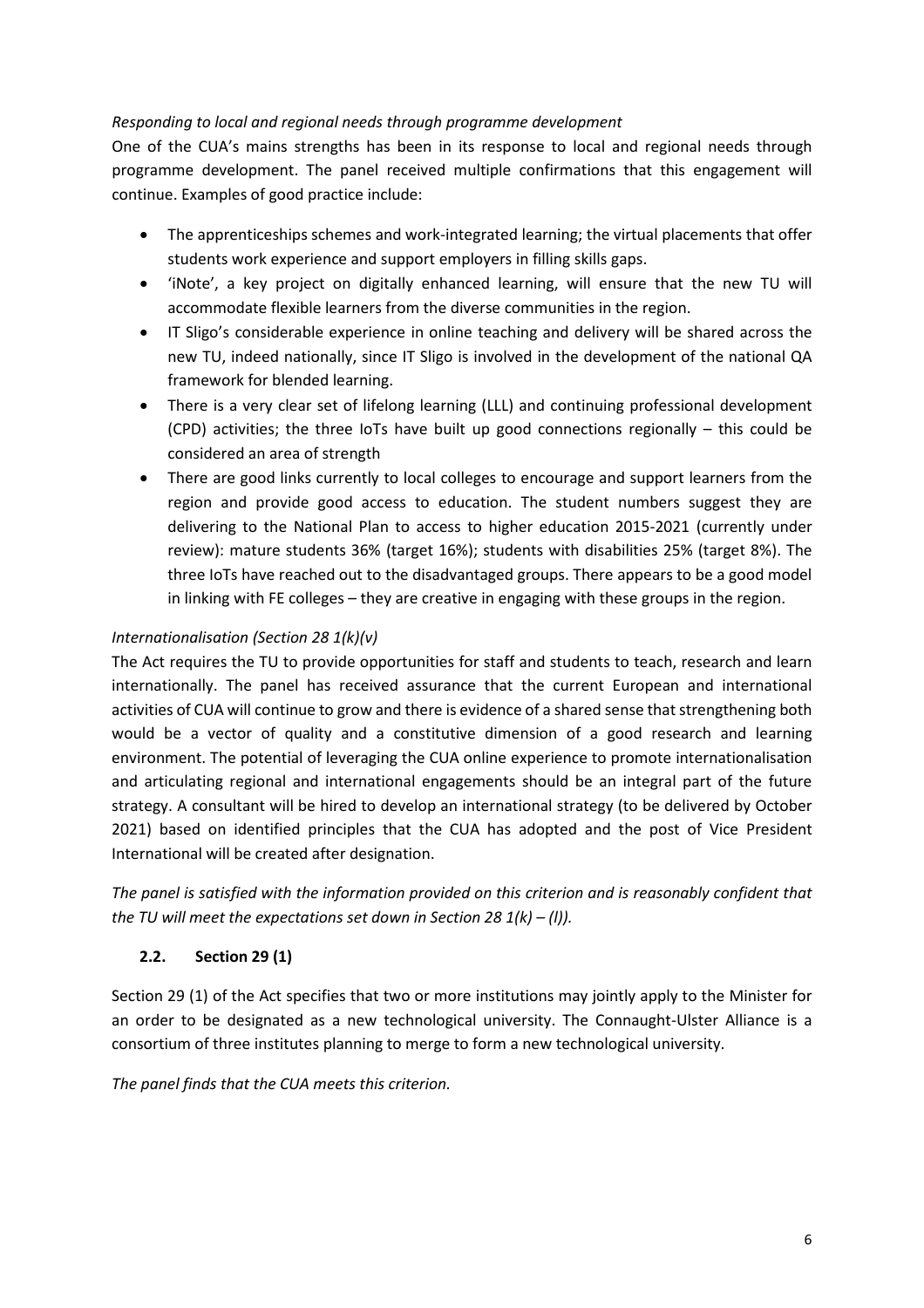#### **2.3. Section 34**

The panel is reasonably confident that the future TU will serve the needs of students, business, enterprise, the professions, the community, local interests and other stakeholders in the region. The panel heard that the new TU is already having an effect as some industries are choosing to locate in the region because of the perceived possibilities that the new TU will bring around skilled graduates and partnerships between the TU and local business. It is clear that the regional partners are fully willing to continue and deepen their existing working relationships with the new TU, with the aim of securing more efficient and effective service to themselves, as well as wider benefits to the region. The partners want to see all present support continue, but with the greater scale, increased delivery scope and efficiency, and elevation of performance levels, that the combined resources of the new TU should afford.

The financial projections in the Submission are conservative. They show an operating surplus based on current resources and make no budgetary assumption about future growth, for instance in student numbers, or developments in funding arrangements. CUA is also aware of the need to consider, in the short term, the costs associated to the merger as well as the financial implications, in the medium term, of renovating some buildings and extending the infrastructure, which will require borrowing (a national issue for the TUs).

*The panel is satisfied with the information provided on this criterion and is reasonably confident that the TU will meet the expectations set down in Section 34.* 

## **PART 3. RECOMMENDATIONS**

Looking further ahead, the ambitions built into the Act for the expansion of research in the TUs, and for their capacity to deliver high quality teaching across often geographically challenging territories, present challenges for all TUs (including CUA), as was detailed in the TURN report. Given the progress to date with the TURN recommendations, the quality of all the interlocutors met by the panel, and their commitment to the project, there is every reason to expect good progress with the longer-term performance, and financial success, of the CUA.

The following sections provides recommendations (3.1) to the Minister for Further and Higher Education, Research, Innovation and Science; (3.2) at national level and (3.3) at the level of CUA.

# **3.1. Recommendation to the Minister for Further and Higher Education, Research, Innovation and Science**

With respect to the threshold criteria, preparedness and capacity to function as a new technological university the panel finds that the CUA proposal meets the requirements set out in the Technological Universities Act, 2018.

*The panel recommends that the CUA be confirmed as a technological university.*

# **3.2. Recommendations at the national level**

It will be important for the current momentum in implementing TURN to continue, thereby underpinning issues such as investment for digital infrastructure, increased research facilities and funding for research students, authority to borrow for capital investment, the reform of the funding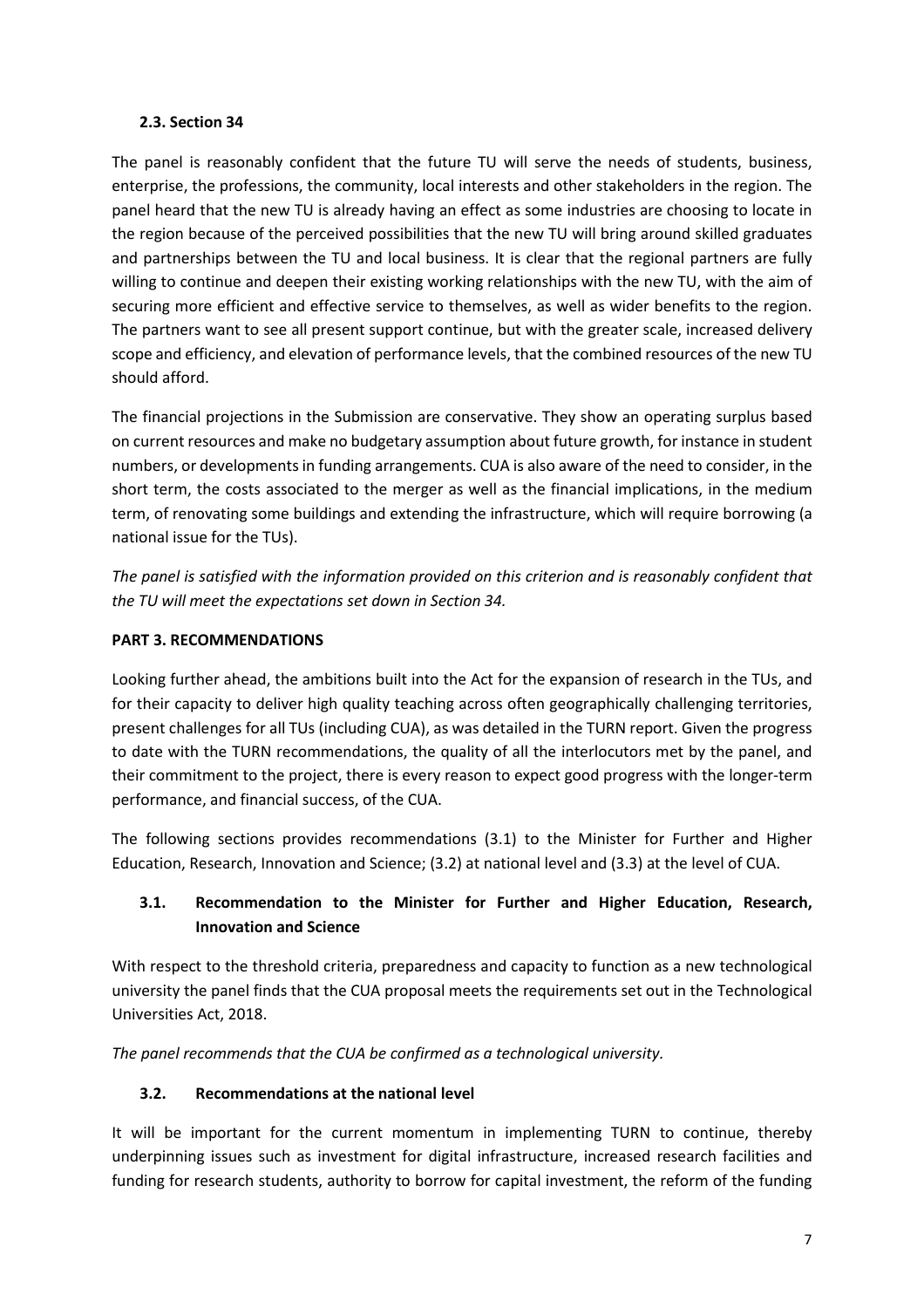model to reflect the new reality of the higher education landscape, and the reform of the staff contract so as to give due weight to research.

Furthermore, the panel wishes to emphasise that the appointment of the Chair of the new Governing Body will be a pivotal moment, not least for the signal it will send about the expectations for the new TU.

## **3.3. Recommendations to CUA**

## *On the functioning of the future TU*

- 1. The 'Organisational Model' in the Submission document is intended to be purely transitional. Accepting that position, the momentum of transformation must be kept up strongly, especially the elements that cut across all three predecessor bodies (the faculties, review of content and modes of provision, student and corporate services, equivalence of experience across campuses, …). This is where the most evident changes will be able to be seen, and demonstrated.
- 2. As already stated, the panel is not fully persuaded of the purpose of the proposed college structure, and thinks there is a risk that the colleges could appear to be simply a continuation of the existing IoTs, which the panel does not believe is the intention. It will therefore be important to take great care to explain the differences between the new colleges and the old IoTs, and to define clearly from the outset the division of responsibilities and competences at the levels of the TU centrally, the new colleges and the new faculties, and the links between them. This will be the task of the first president, with a deadline of 2023, and must be a major point of attention in the first months of the post-designation phase. As the TU evolves, other structures could then be considered, such as having campuses (instead of colleges) and a number of vice-presidents tasked with developing relations with the local and regional communities. A review of the organisational model should be planned a few years after designation.
- 3. The CUA leaders have worked in an admirably inclusive manner, engaging with staff and student unions very effectively. It will be important to continue in similar spirit. To that end, it may be worth considering continuing for a time the practice of supporting industrial relations (IR) facilitators under the two IR Fora.

## *On regional engagement*

- 4. To succeed, the TU must continue to align closely with employer needs, and maintain its current levels of local responsiveness. To do this effectively, it must focus on its strengths, and avoid the risk of overstretch. To continue the area of strength in LLL and regional relationships and awareness, it is key that the local connections and networks are maintained and enhanced. It is important that the new TU continues to attract and encourage students from diverse backgrounds, mature students and those with a disability to have access to education in the region to continue its regional impact.
- 5. There are considerable opportunities to work in future on a different level with other universities in the region and across Ireland. It will be important, again, to play to the new TUs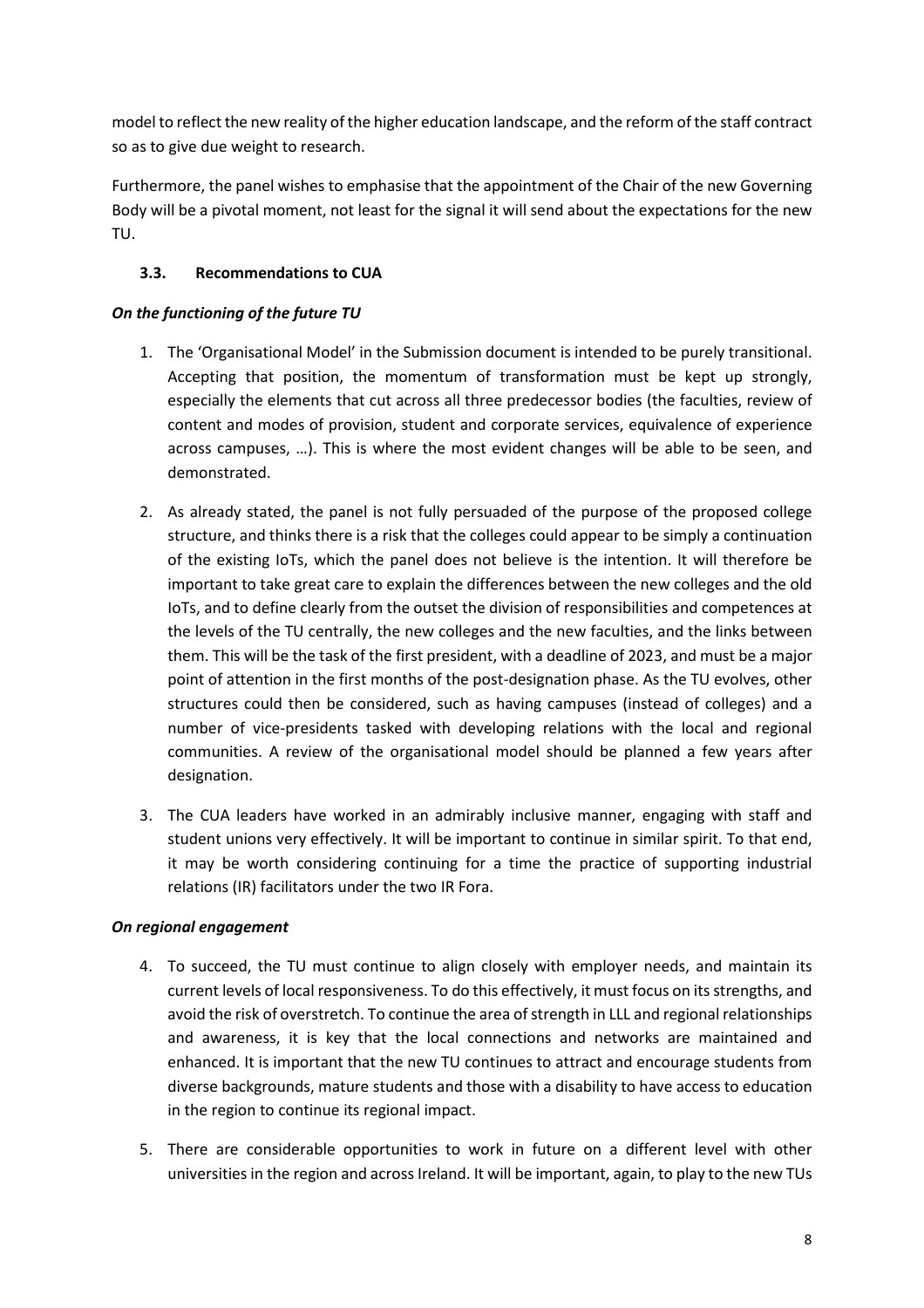distinctive strengths, including their capacity often to address different segments of the student and employer markets from other universities.

#### *On research*

- 6. While the CUA has some specific research strengths, it is also, because of its size, in a vulnerable position. Scaling up and consolidating research will be a challenge that the new TU can meet with increased funding. As mentioned already, support will be needed to boost the numbers of staff with PhDs, improve research facilities and the technical support staff capacity, and convert more students from Master to Doctoral level.
- 7. The research active staff are clearly committed to the prospect of the new TU. It will be important not to let a false hierarchy develop among staff, in which the research active sit above the others. It would be useful to design transitional arrangements for staff to ensure that they move from teaching intensive to research and teaching contracts and delivery. Appropriate career progression and reward and staff development with the existing staff as well as the new staff will encourage staff to stay and contribute to the region and the new TU. The "European Charter and Code for Researchers" can be a useful guide to managing researchers' careers.
- 8. Currently the approach to developing research capacity does not appear to be driven by a clear strategy, having emerged from a past in which research was not expected to be a central function of IoTs. While it is important to ensure emerging research fields and expand the research experience to a wider a set of staff, it will be also important to design a research strategy on the basis of the following considerations: build on current strengths; expand the definition of research beyond contract-based, applied research; take into account the Open Science movement and set up a repository to promote research internally and externally; ensure that new TU's arrangements for protecting and applying intellectual property are in line with best Irish and international practice; enhance the capacity to attract high-ranking researchers; and establish international partnerships.

#### *On the learning environment*

- 9. Any transitional arrangements for students on existing programmes at the point of designation should be communicated well in advance of their point of programme completion.
- 10. A clear strategy for student services across the new TU is needed; students from diverse backgrounds need a clear place to access information to support their studies. Will these services be centralised and how will they be managed? There are 'draft terms of reference for the development of a new strategy for student services'; however, more development is needed to understand how these services will work across the new TU. Funding opportunities across TUTF (transformation fund) should be accessed to support this development.

#### *On an internationalisation strategy*

11. A number of ideas could be integrated into the future internationalisation strategy such as creating a 'European and International Commission' in charge of elaborating and proposing a